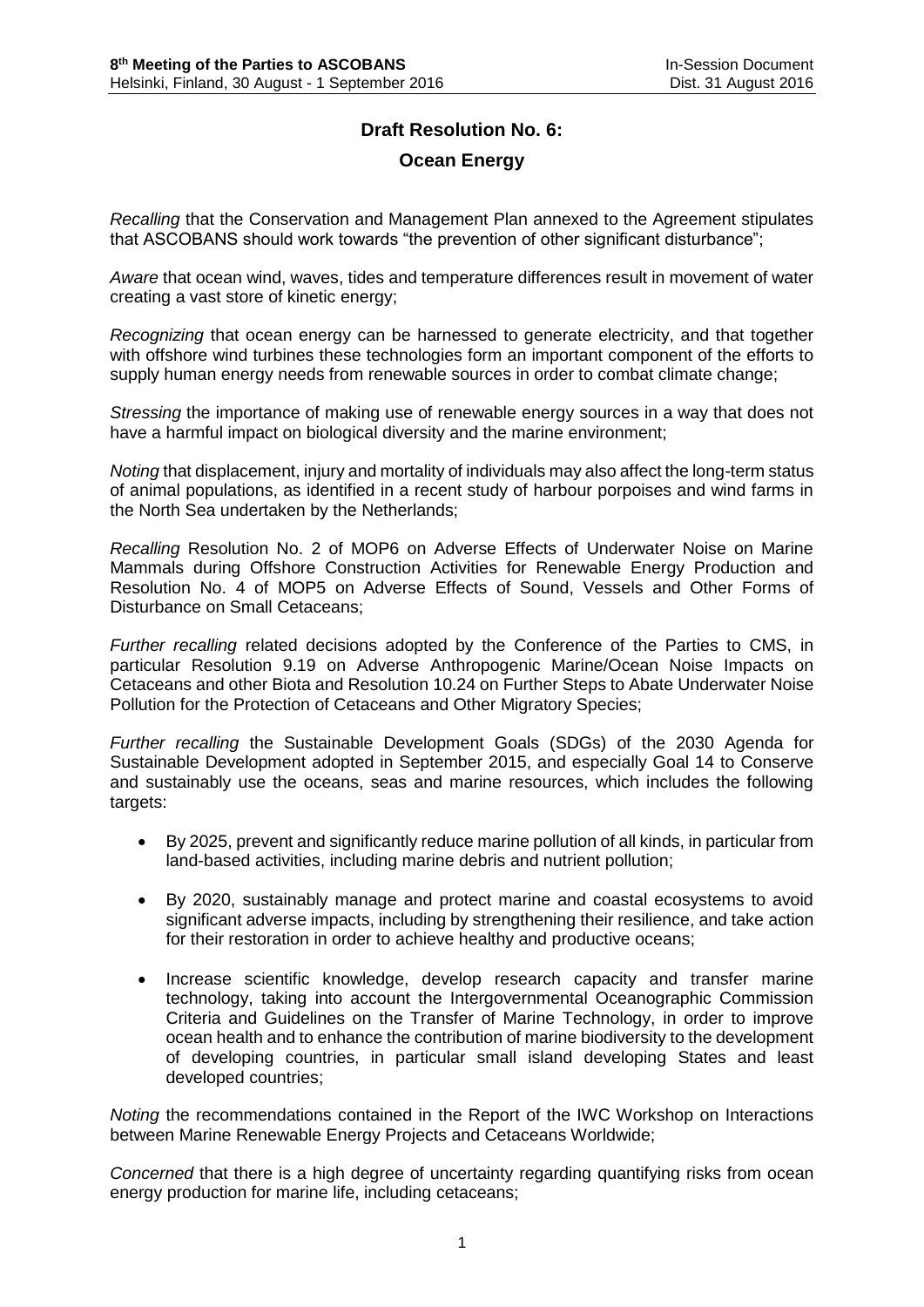*Further concerned* that apart from lethal interactions or injury including to the auditory system, negative impacts on cetaceans could include displacement and changes in parameters such as fecundity, calf survival, and juvenile and adult mortality;

*Emphasizing* that the difficulty of predicting and assessing detrimental effects on cetaceans necessitates a precautionary approach in dealing with this issue, taking into account both local and global short- and long-term consequences of decisions for or against deployment;

*Welcoming* the efforts of Parties and industry to investigate risks and robustly monitor and mitigate them in order to ensure sustainable energy production, including from a conservation perspective;

*Noting also* other related resolutions adopted at this meeting, in particular Resolution No. [9] on Managing Cumulative Anthropogenic Impacts in the Marine Environment and Resolution No. [11] on CMS Family Environmental Impact Assessment Guidelines for Noise-generating Offshore Industries;

## *The Meeting of the Parties to ASCOBANS*

1. *Expresses* its concern about the potential for adverse effects of ocean energy on cetaceans during both construction and operational phases;

2. *States* its concern that more recent technologies, such as those harvesting tidal and wave energy, also referred to as marine renewable energy, present a number of potential risks to cetaceans in addition to the introduction of noise, including collisions, and that the magnitude of these risks is so far poorly understood;

3. *Calls on* Parties to coordinate and support research investigating the risk to cetaceans from marine renewable energy production, in particular during the operational life-time of the installation, regarding:

- (a) Collisions, in particular with moving parts such as rotor blades, including observations of animal behaviour in the vicinity of devices, such as evasion, avoidance or attraction and modelling to calculate the likelihoods of strikes, including with increasing numbers of devices in arrays;
- (b) Effects of underwater noise, noting that while the introduction of additional sound sources into the marine environment can have detrimental effects, it can also potentially protect animals from strikes;
- (c) Habitat alteration, such as changes in hydrodynamics, sediment dynamics and ecosystem interactions;
- (d) Other potential risks, such as pollution from paint and lubricants;

4. *Urges* Parties to ensure appropriate baseline assessments of habitat use prior to the onset of related exploration or construction;

5. *Further urges* Parties and *invites* industry to make full use of the experience gained from early development projects to understand environmental risks and animal responses, to monitor effects of ocean energy production on protected species and their habitats, to develop appropriate mitigation strategies for unavoidable impacts on the environment and biodiversity, and to develop alternative and new technologies preventing threats;